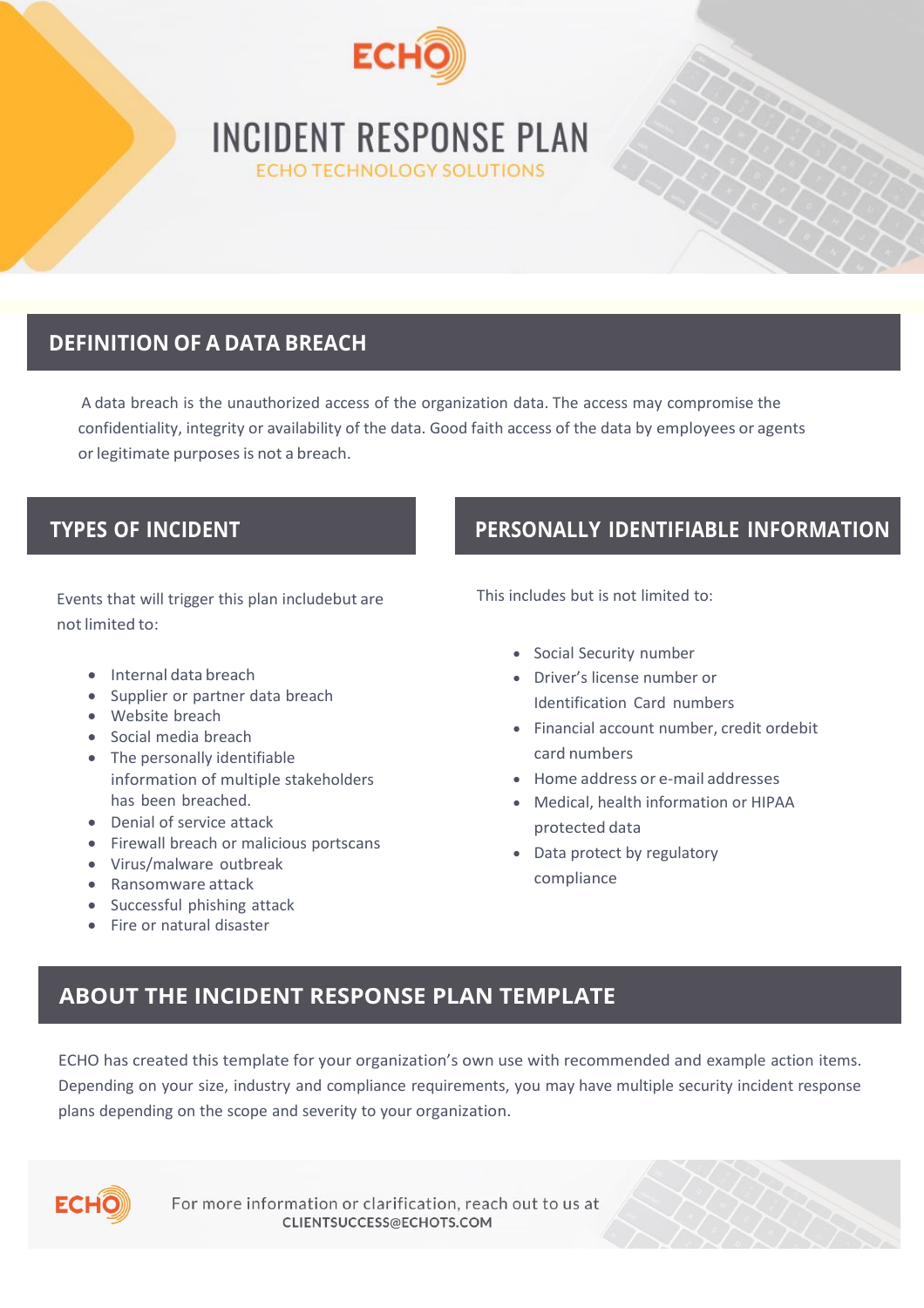



## **ORGANIZATION**

## **DATE**

## **INCIDENT RESPONSE TEAM**

| <b>ROLE</b>                    | <b>TITLE</b>                         | <b>NAME</b> |
|--------------------------------|--------------------------------------|-------------|
| <b>Team Lead</b>               | CIO, VP IT, CFO                      |             |
| <b>Cybersecurity Expert</b>    | <b>CISO</b>                          |             |
| <b>User Expert</b>             | <b>Help Desk Manager, Dir of HR</b>  |             |
| <b>Communications Expert</b>   | Dir of Marketing, Dir of Development |             |
| <b>Applications Expert</b>     | <b>Applications Manager</b>          |             |
| <b>Network/ Systems Expert</b> | <b>Network/ Systems Manager</b>      |             |
| <b>Operations Expert</b>       | COO, Dir of Ops, Dir of Finance      |             |
| <b>Legal Expert</b>            | In House or External Counsel         |             |
| <b>Executive Liaison</b>       | <b>Firm Managing Director</b>        |             |

## **INCIDENT RESPONSE PLAN**

### **1. Notify Incident Response Team**

➡ **All employees and organization agents must immediately report any suspected or confirmed data breach, internal or by partners, to their manager, plus one or more ofIncident Response Team.**